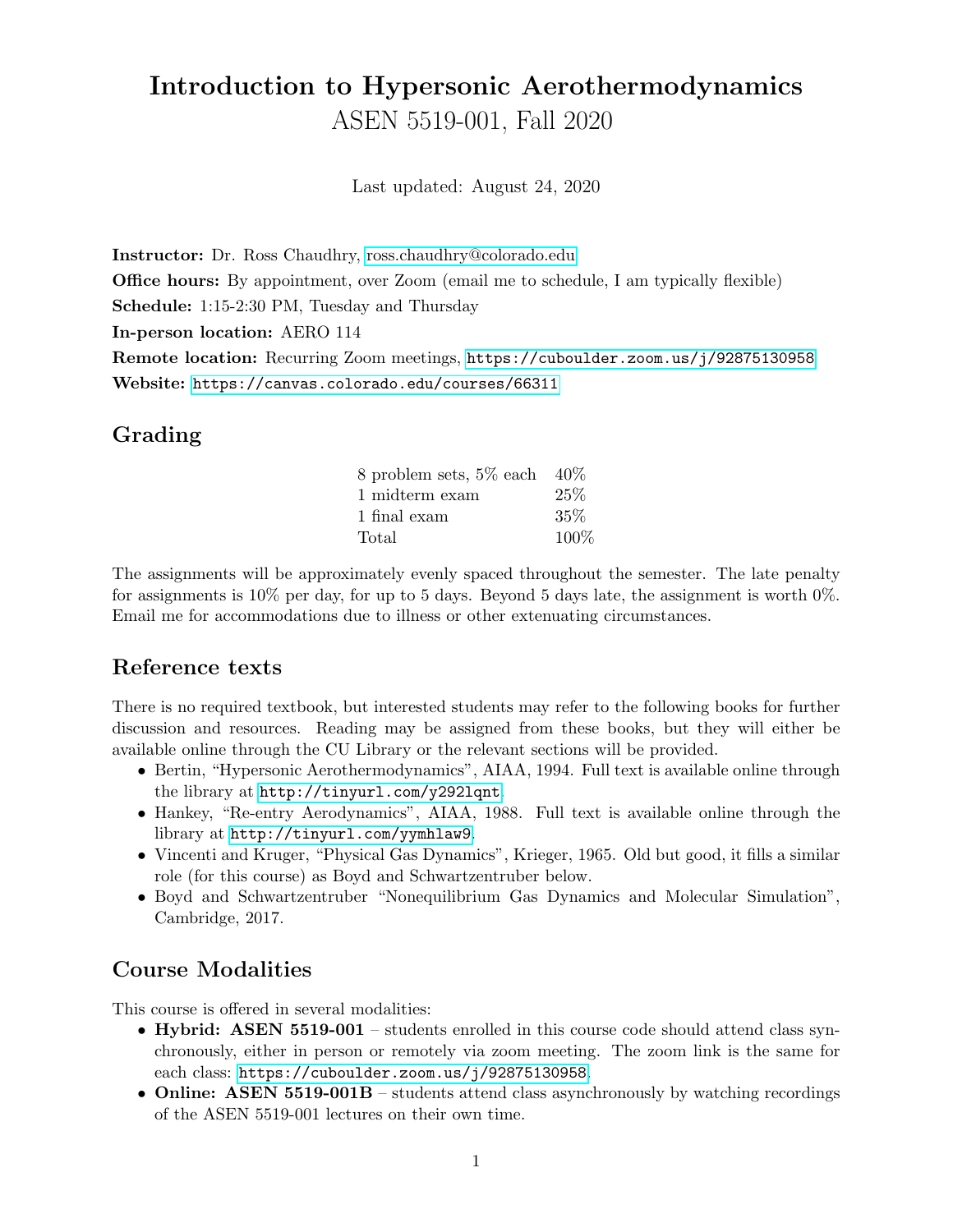You should be registered in the class code corresponding to the mode you expect to dominantly use. However, all students are permitted to attend the zoom meetings synchronously, and recordings will be made available for all students. Lecture notes or slides will also be posted, when applicable.

# Course Material and Outline

- 1. Introduction [1 lecture]
	- Course outline
	- Broad overview of hypersonics
- 2. Hypersonic flight mechanics [3 lectures]
	- Trajectory equations
	- Ballistic entry (missile)
	- Equilibrium glide (Space Shuttle)
	- Air-breathing, powered flight
- 3. Aerothermodynamics phenomena [7 lectures]
	- Review of compressible gas dynamics
	- Real gas effects and simplified air chemistry
	- Nonequilibrium thermochemical kinetics
	- Guest lecture: Prof. Robyn MacDonald
	- Fluid conservation equations
	- Transport phenomena
	- Review of aerodynamics
- 4. Surface pressure [3 lectures]
	- Stagnation point
	- Newtonian models
	- Aerodynamics
- 5. Boundary layers [3 lectures]
	- Self-similar equations
	- Solution for flat plate
	- Fay-Riddell stagnation point convective heat transfer
- 6. Heat transfer and skin friction [3 lectures]
	- Surface temperature
	- Eckert's reference temperature method
	- Laminar and turbulent boundary layers
- 7. Hypersonic propulsion [2 lectures]
	- Rockets
	- Air-breathing systems (ramjets, scramjets)
	- Air-breathing inlets
- 8. Thermal Protection Systems [3 lectures]
	- Design drivers
	- Passive (Space Shuttle, X43)
	- Ablative (Stardust)
	- Guest lecture: Prof. Tim Minton
- 9. Cutting-edge capabilities [2 lectures]
	- Computational tools (CFD, transition prediction)
	- Experimental facilities
- 10. Conclusions and exam preparation [1 lecture]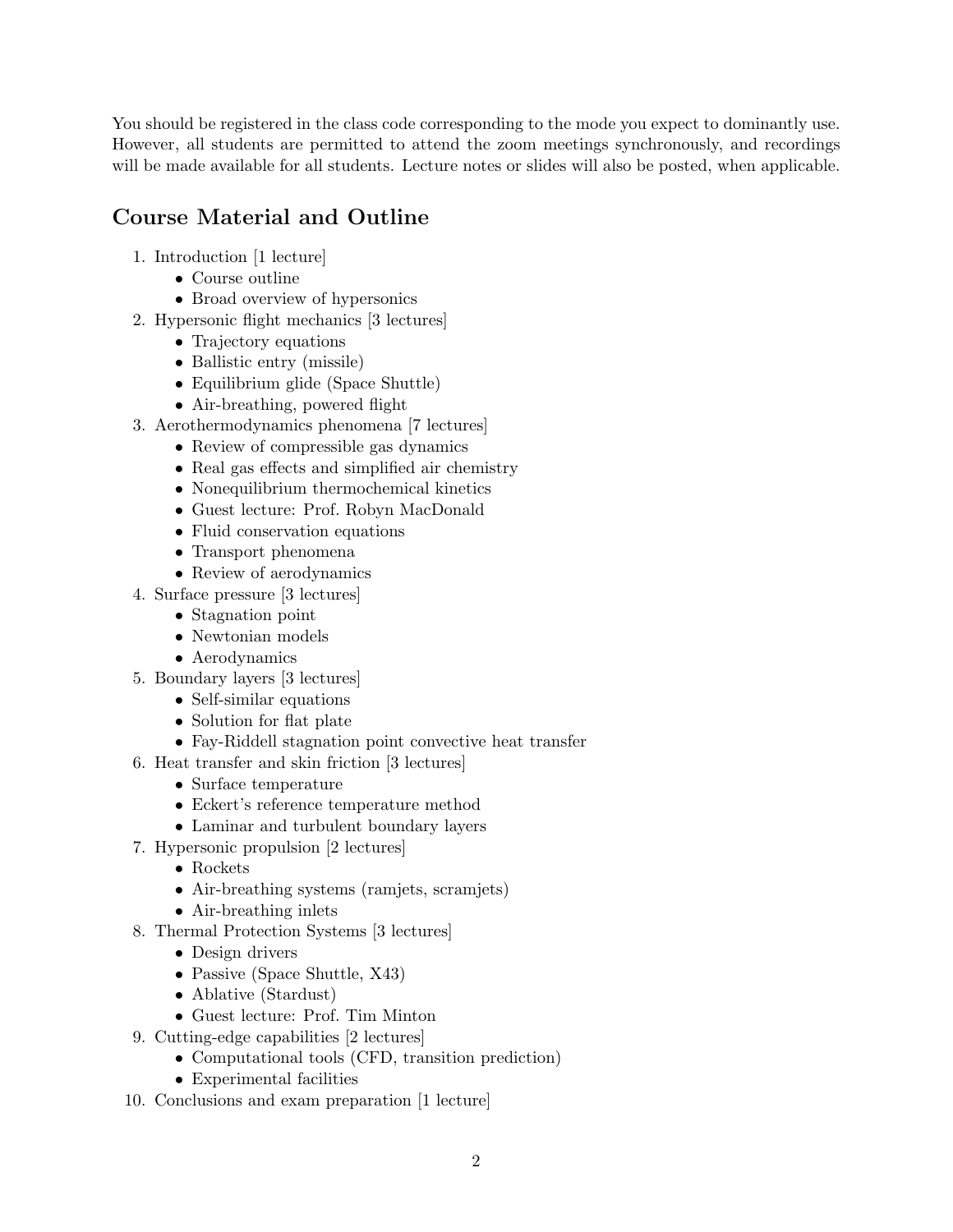#### Classroom Behavior

Both students and faculty are responsible for maintaining an appropriate learning environment in all instructional settings, whether in person, remote or online. Those who fail to adhere to such behavioral standards may be subject to discipline. Professional courtesy and sensitivity are especially important with respect to individuals and topics dealing with race, color, national origin, sex, pregnancy, age, disability, creed, religion, sexual orientation, gender identity, gender expression, veteran status, political affiliation or political philosophy. For more information, see the policies on [classroom behavior](http://www.colorado.edu/policies/student-classroom-and-course-related-behavior) and the [Student Code of Conduct.](https://www.colorado.edu/sccr/sites/default/files/attached-files/2020-2021_student_code_of_conduct_0.pdf)

#### Requirements for COVID-19

As a matter of public health and safety due to the pandemic, all members of the CU Boulder community and all visitors to campus must follow university, department and building requirements, and public health orders in place to reduce the risk of spreading infectious disease. Required safety measures at CU Boulder relevant to the classroom setting include:

- maintain 6-foot distancing when possible,
- wear a face covering in public indoor spaces and outdoors while on campus consistent with state and county health orders,
- clean local work area,
- practice hand hygiene,
- follow public health orders, and
- if sick and you live off campus, do not come onto campus (unless instructed by a CU Healthcare professional), or if you live on-campus, please alert [CU Boulder Medical Services.](https://www.colorado.edu/healthcenter/coronavirus-updates/symptoms-and-what-do-if-you-feel-sick)

Students who fail to adhere to these requirements will be asked to leave class, and students who do not leave class when asked or who refuse to comply with these requirements will be referred to [Student Conduct and Conflict Resolution.](https://www.colorado.edu/sccr/) For more information, see the policies on [COVID-](https://www.colorado.edu/policies/covid-19-health-and-safety-policy)[19 Health and Safety](https://www.colorado.edu/policies/covid-19-health-and-safety-policy) and [classroom behavior](http://www.colorado.edu/policies/student-classroom-and-course-related-behavior) and the [Student Code of Conduct.](https://www.colorado.edu/sccr/sites/default/files/attached-files/2020-2021_student_code_of_conduct_0.pdf) If you require accommodation because a disability prevents you from fulfilling these safety measures, please see the "Accommodation for Disabilities" statement on this syllabus.

Before returning to campus, all students must complete the [COVID-19 Student Health and](https://www.colorado.edu/protect-our-herd/how#anchor1) [Expectations Course.](https://www.colorado.edu/protect-our-herd/how#anchor1) Before coming on to campus each day, all students are required to complete a [Daily Health Form.](https://www.colorado.edu/protect-our-herd/daily-health-form) Class time will not be provided to complete this form.

Students who have tested positive for COVID-19, have symptoms of COVID-19, or have had close contact with someone who has tested positive for or had symptoms of COVID-19 must stay home and complete the [Health Questionnaire and Illness Reporting Form](https://www.colorado.edu/protect-our-herd/daily-health-form) (the daily health form) remotely. In this class, if you are sick or quarantined, alert me by email about your absence, although you should not state the specific nature of your illness due to privacy laws.

#### Accommodation for Disabilities

If you qualify for accommodations because of a disability, please submit your accommodation letter from Disability Services to your faculty member in a timely manner so that your needs can be addressed. Disability Services determines accommodations based on documented disabilities in the academic environment. Information on requesting accommodations is located on the [Disability](https://www.colorado.edu/disabilityservices/) [Services website.](https://www.colorado.edu/disabilityservices/) Contact Disability Services at 303-492-8671 or [dsinfo@colorado.edu](mailto:dsinfo@colorado.edu) for further